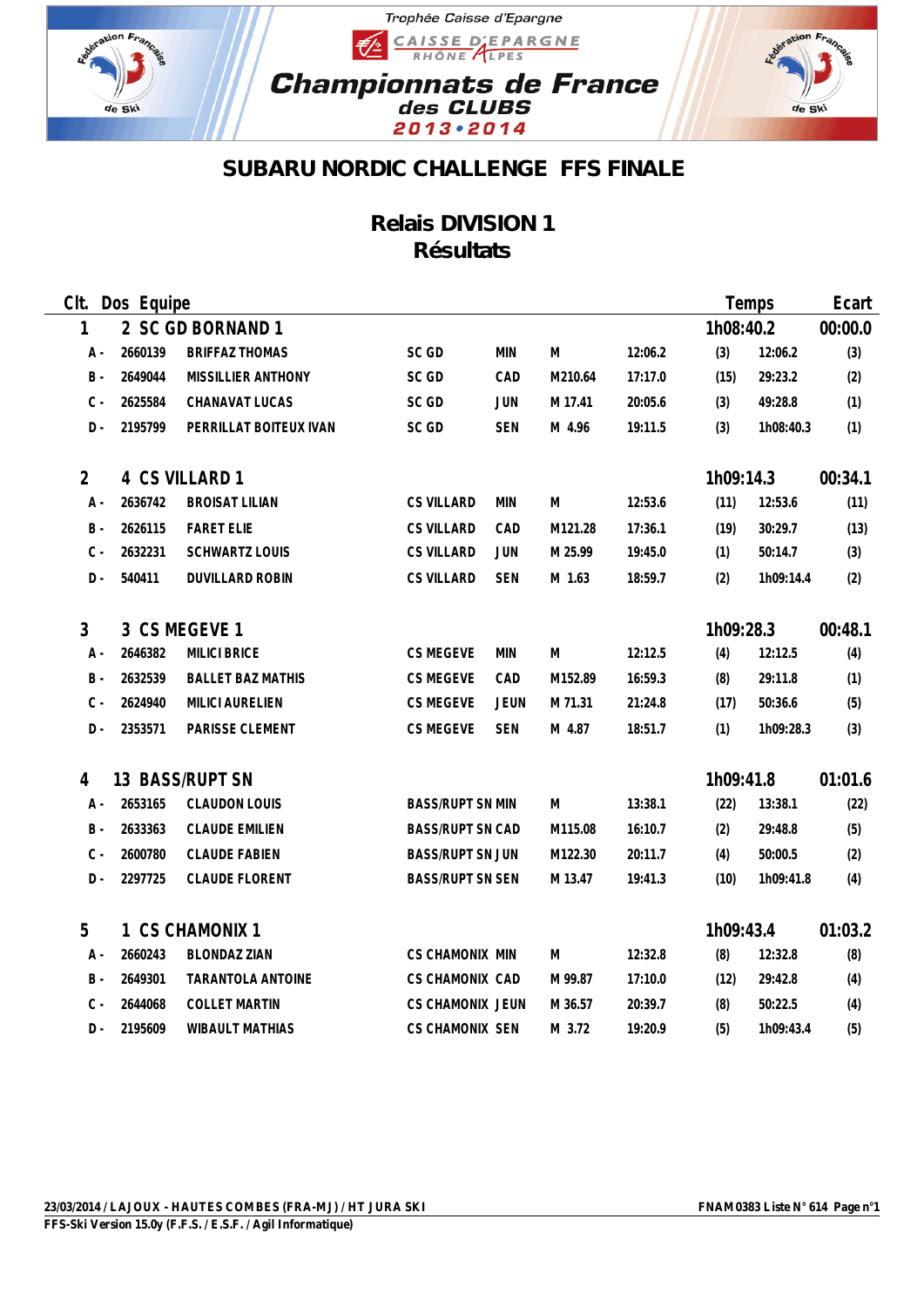| Clt.  | Dos Equipe |                                |                        |            |         |         |           | Temps     | Ecart   |
|-------|------------|--------------------------------|------------------------|------------|---------|---------|-----------|-----------|---------|
| 6     |            | 8 CS LA FECLAZ 1               |                        |            |         |         | 1h10:28.9 |           | 01:48.7 |
| A -   | 2632142    | THIBAL THEO                    | CS LA FECLAZ MIN       |            | M       | 12:27.7 | (6)       | 12:27.7   | (6)     |
| $B -$ | 2648982    | MANSOLDO LUCAS                 | CS LA FECLAZ CAD       |            | M208.82 | 18:07.5 | (25)      | 30:35.2   | (16)    |
| $C -$ | 2625399    | TIBERGHIEN JEAN                | CS LA FECLAZ JUN       |            | M 20.12 | 20:03.4 | (2)       | 50:38.6   | (6)     |
| $D -$ | 2296408    | <b>DHEYRIAT MATHIAS</b>        | CS LA FECLAZ SEN       |            | M 15.72 | 19:50.3 | (15)      | 1h10:28.9 | (6)     |
| 7     |            | 26 SC GD BORNAND 2             |                        |            |         |         | 1h10:29.1 |           | 01:48.9 |
| A -   | 2660140    | PERNET ARTHUR                  | SC GD                  | <b>MIN</b> | M       | 11:51.1 | (2)       | 11:51.1   | (2)     |
| $B -$ | 2649049    | <b>GAILLARD LIAUDON FABIEN</b> | SC GD                  | CAD        | M185.11 | 17:34.7 | (18)      | 29:25.8   | (3)     |
| $C -$ | 2632541    | <b>ABEL BENOIT</b>             | SC GD                  | JUN        | M 84.80 | 21:33.8 | (21)      | 50:59.6   | (7)     |
| $D -$ | 910750     | PERRILLAT COLLOMB CHRISTOPHE   | SC GD                  | <b>SEN</b> | M 12.93 | 19:29.4 | (7)       | 1h10:29.0 | (7)     |
| 8     |            | 14 CS LA CLUSAZ 1              |                        |            |         |         | 1h10:34.9 |           | 01:54.7 |
| A -   | 2654304    | HUDRY CLERGEON MATTHIEU        | CS LA CLUSAZ MIN       |            | M       | 12:42.9 | (9)       | 12:42.9   | (9)     |
| $B -$ | 2625877    | POLLET VILLARD LUCAS           | CS LA CLUSAZ CAD       |            | M194.78 | 17:11.3 | (13)      | 29:54.2   | (6)     |
| $C -$ | 2604819    | AGNELLET ANTOINE               | CS LA CLUSAZ JUN       |            | M 47.17 | 21:06.8 | (13)      | 51:01.0   | (9)     |
| $D -$ | 2324530    | AGNELLET GERARD                | CS LA CLUSAZ SEN       |            | M 29.37 | 19:34.0 | (8)       | 1h10:35.0 | (8)     |
| 9     |            | 28 CS VILLARD 2                |                        |            |         |         | 1h10:47.5 |           | 02:07.3 |
| $A -$ | 2642561    | <b>MARCDARGENT MATHIS</b>      | <b>CS VILLARD</b>      | <b>MIN</b> | M       | 13:31.8 | (20)      | 13:31.8   | (20)    |
| $B -$ | 2624378    | SAUVAGE BASTIEN                | <b>CS VILLARD</b>      | CAD        | M125.86 | 16:58.9 | (7)       | 30:30.7   | (14)    |
| $C -$ | 2613979    | JACQUELIN EMILIEN              | <b>CS VILLARD</b>      | JUN        | M173.61 | 20:29.8 | (5)       | 51:00.5   | (8)     |
| $D -$ | 2601225    | <b>LEGRAND MATHIEU</b>         | <b>CS VILLARD</b>      | <b>SEN</b> | M178.79 | 19:46.9 | (13)      | 1h10:47.4 | (9)     |
| 10    |            | 22 SC RANSPACH 1               |                        |            |         |         | 1h11:52.6 |           | 03:12.4 |
| $A -$ | 2665580    | <b>SCHOEFFEL ANTONIN</b>       | <b>SC RANSPACH MIN</b> |            | M       | 12:32.3 | (7)       | 12:32.3   | (7)     |
| B -   | 2660654    | CHRISTMANN THEO                | <b>SC RANSPACH CAD</b> |            | M253.20 | 17:54.2 | (22)      | 30:26.5   | (12)    |
| C -   | 2648283    | CHRISTMANN CLEMENT             | SC RANSPACH JEUN       |            | M 35.28 | 21:12.7 | (14)      | 51:39.2   | (11)    |
| D -   | 2328091    | POIRRIER BASTIEN               | <b>SC RANSPACH SEN</b> |            | M 4.87  | 20:13.4 | (20)      | 1h11:52.6 | (10)    |
| 11    |            | 25 CS CHAMONIX 2               |                        |            |         |         | 1h11:52.7 |           | 03:12.5 |
| A -   | 2660250    | LACHAIZE THIBAULT              | <b>CS CHAMONIX MIN</b> |            | M       | 13:02.5 | (15)      | 13:02.5   | (15)    |
| B -   | 2649215    | <b>CHOMARAT ARTHUR</b>         | <b>CS CHAMONIX CAD</b> |            | M132.53 | 16:54.2 | (5)       | 29:56.7   | (7)     |
| $C -$ | 2324040    | <b>BICHON MAX</b>              | <b>CS CHAMONIX JUN</b> |            | M295.40 | 21:36.3 | (22)      | 51:33.0   | (10)    |
| $D -$ | 2600987    | TARANTOLA DAMIEN               | <b>CS CHAMONIX SEN</b> |            | M 6.46  | 20:19.8 | (21)      | 1h11:52.8 | (11)    |
| 12    |            | 12 SA MEAUDRAIS 1              |                        |            |         |         | 1h12:06.8 |           | 03:26.6 |
| A -   | 2643846    | DESPLANQUES PIERRE             | SA MEAUDRAISMIN        |            | M       | 13:48.6 | (24)      | 13:48.6   | (24)    |
| B -   | 2639046    | LAUDE CAMILLE                  | SA MEAUDRAISCAD        |            | M102.85 | 17:04.8 | (9)       | 30:53.4   | (18)    |
| $C -$ | 2617479    | LOCATELLI MATHIAS              | SA MEAUDRAISJUN        |            | M189.48 | 21:26.6 | (19)      | 52:20.0   | (14)    |
| D -   | 2192185    | <b>GAILLARD CYRIL</b>          | SA MEAUDRAISSEN        |            | M 3.91  | 19:46.8 | (12)      | 1h12:06.8 | (12)    |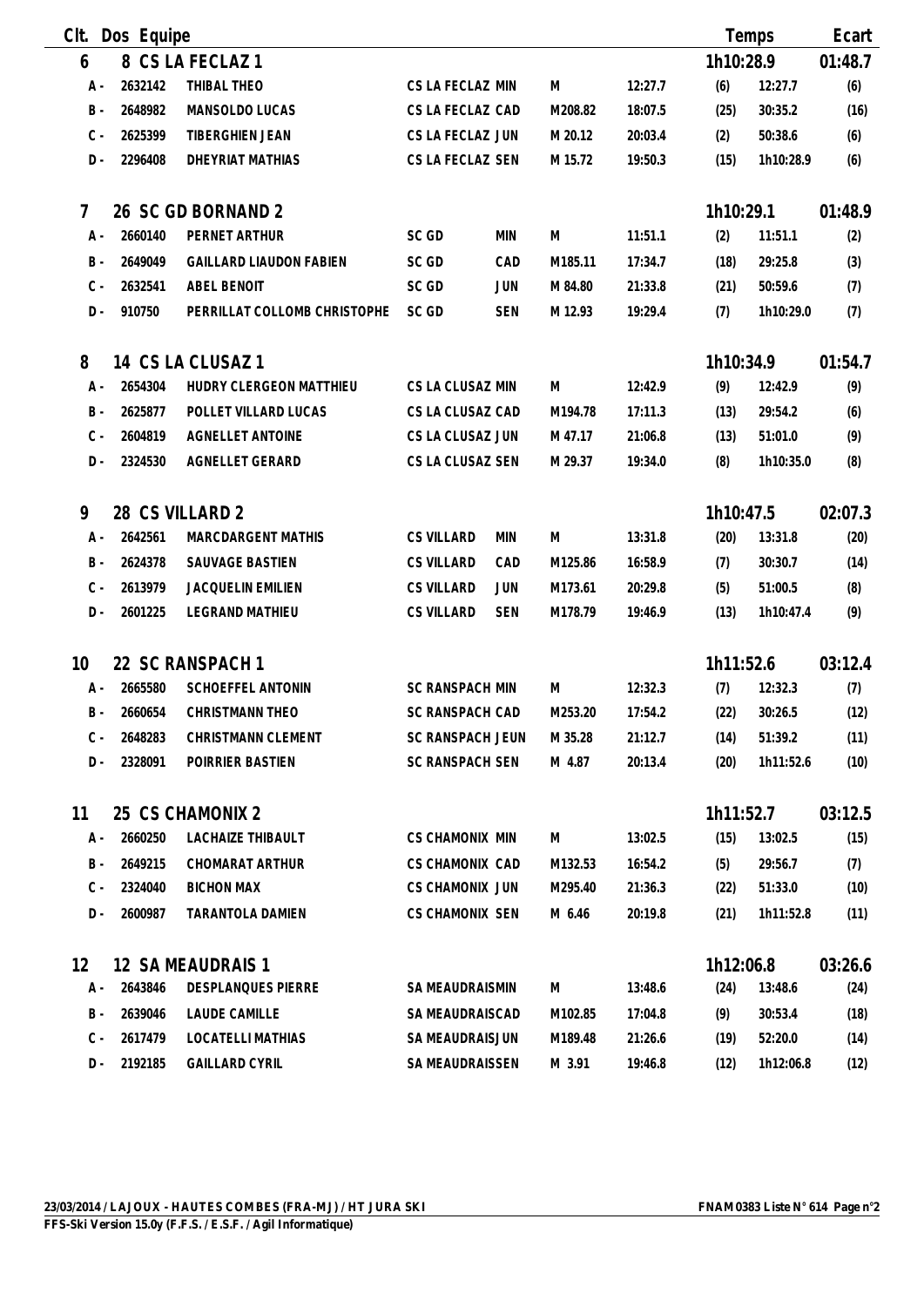| Clt.  | Dos Equipe |                               |                   |             |          |         |           | Temps     | Ecart   |
|-------|------------|-------------------------------|-------------------|-------------|----------|---------|-----------|-----------|---------|
| 13    |            | 27 CS MEGEVE 2                |                   |             |          |         | 1h12:16.6 |           | 03:36.4 |
| A -   | 2639892    | <b>BEAUVAIS CESAR</b>         | CS MEGEVE         | <b>MIN</b>  | M        | 12:26.9 | (5)       | 12:26.9   | (5)     |
| $B -$ | 2647143    | LEFEBVRE TIMOTHE              | CS MEGEVE         | CAD         | M210.66  | 17:30.8 | (17)      | 29:57.7   | (8)     |
| $C -$ | 2632562    | PAGET BENOIT                  | CS MEGEVE         | <b>JEUN</b> | M114.23  | 22:34.7 | (32)      | 52:32.4   | (17)    |
| $D -$ | 2292702    | <b>BORGEOT REMI</b>           | CS MEGEVE         | <b>SEN</b>  | M388.64  | 19:44.3 | (11)      | 1h12:16.7 | (13)    |
|       |            |                               |                   |             |          |         |           |           |         |
| 14    |            | 10 DRAGONS ANNECY 1           |                   |             |          |         | 1h12:28.7 |           | 03:48.5 |
| $A -$ | 2661568    | <b>SAILLET MARIE</b>          | <b>DRAGONS</b>    | CAD         | F 186.67 | 15:31.2 | (39)      | 15:31.2   | (39)    |
| $B -$ | 2648812    | REYDET TITOUAN                | <b>DRAGONS</b>    | CAD         | M135.85  | 16:13.6 | (3)       | 31:44.8   | (25)    |
| $C -$ | 2644033    | <b>VIOLON AURELE</b>          | <b>DRAGONS</b>    | <b>JEUN</b> | M 80.10  | 20:54.5 | (11)      | 52:39.3   | (19)    |
| D-    | 2353842    | <b>GROS BAPTISTE</b>          | <b>DRAGONS</b>    | <b>SEN</b>  | M 3.75   | 19:49.5 | (14)      | 1h12:28.8 | (14)    |
| 15    |            | 31 CS LA FECLAZ 2             |                   |             |          |         | 1h12:30.3 |           | 03:50.1 |
| $A -$ | 2660293    | ROUSSET GASPARD               | CS LA FECLAZ MIN  |             | M        | 11:44.7 | (1)       | 11:44.7   | (1)     |
| $B -$ | 2627406    | PERROUD EWEN                  | CS LA FECLAZ CAD  |             | M204.74  | 18:30.4 | (27)      | 30:15.1   | (10)    |
| $C -$ | 2631692    | ROUSSET CHARLY                | CS LA FECLAZ JEUN |             | M 45.30  | 21:25.4 | (18)      | 51:40.5   | (12)    |
| $D -$ | 2260719    | REGE GIANASSO SAMUEL          | CS LA FECLAZ SEN  |             | M 28.30  | 20:49.8 | (26)      | 1h12:30.3 | (15)    |
| 16    |            | 9 SC ARECHES                  |                   |             |          |         | 1h13:16.0 |           | 04:35.8 |
| A -   | 2661794    | <b>BOCHET ARTHUR</b>          | <b>SC ARECHES</b> | MIN         | M        | 14:47.5 | (36)      | 14:47.5   | (36)    |
| $B -$ | 2621374    | VIARD GAUDIN JEAN BAPTISTE    | <b>SC ARECHES</b> | CAD         | M176.81  | 16:34.9 | (4)       | 31:22.4   | (22)    |
| $C -$ | 2601835    | MOLLIET BENOIT                | <b>SC ARECHES</b> | <b>JEUN</b> | M 75.82  | 20:59.1 | (12)      | 52:21.5   | (15)    |
| $D -$ | 2296563    | MOLLIET CLEMENT               | SC ARECHES SEN    |             | M 15.97  | 20:54.4 | (27)      | 1h13:15.9 | (16)    |
| 17    |            | 17 GAP-BAYARD 1               |                   |             |          |         | 1h13:25.1 |           | 04:44.9 |
| А -   | 2663579    | MONTEIRO OLIVIER              | GAP-BAYARD        | MIN         | M        | 13:01.8 | (14)      | 13:01.8   | (14)    |
| $B -$ | 2653429    | DELEBARRE LUC                 | GAP-BAYARD CAD    |             | M132.72  | 16:56.9 | (6)       | 29:58.7   | (9)     |
| C -   | 2634605    | PONS THEO                     | GAP-BAYARD JEUN   |             | M120.02  | 24:00.7 | (36)      | 53:59.4   | (26)    |
| D -   | 2319468    | <b>QUEMERE TAO</b>            | GAP-BAYARD SEN    |             | M 8.51   | 19:25.7 | (6)       | 1h13:25.1 | (17)    |
| 18    |            | 6 SNGR OISANS 1               |                   |             |          |         | 1h13:27.2 |           | 04:47.0 |
| А -   | 2659938    | JOSSERAND AURELIEN            | SNGR OISANS MIN   |             | M        | 13:22.6 | (17)      | 13:22.6   | (17)    |
| B -   | 2635271    | <b>BOIS FARINAUD GEOFFREY</b> | SNGR OISANS CAD   |             | M309.86  | 18:48.4 | (28)      | 32:11.0   | (28)    |
| $C -$ | 2617802    | <b>BOIS FARINAUD TANGUY</b>   | SNGR OISANS JUN   |             | M 59.74  | 21:17.2 | (16)      | 53:28.2   | (23)    |
| D -   | 2126415    | <b>MONDON THIBAULT</b>        | SNGR OISANS SEN   |             | M 22.14  | 19:59.0 | (17)      | 1h13:27.2 | (18)    |
| 19    |            | 11 SC LOMPNES                 |                   |             |          |         | 1h14:02.0 |           | 05:21.8 |
| A -   | 2643485    | <b>BOURGEAIS AYMERIC</b>      | SC LOMPNES        | MIN         | M        | 13:51.8 | (25)      | 13:51.8   | (25)    |
| B -   | 2649454    | PRUDON JULIAN                 | SC LOMPNES CAD    |             | M178.61  | 17:06.0 | (10)      | 30:57.8   | (19)    |
| $C -$ | 2620882    | MICHEL ANTOINE                | SC LOMPNES JEUN   |             | M102.97  | 22:21.0 | (29)      | 53:18.8   | (21)    |
| D -   | 2620886    | <b>DESTHIEUX ETIENNE</b>      | SC LOMPNES SEN    |             | M 59.68  | 20:43.2 | (25)      | 1h14:02.0 | (19)    |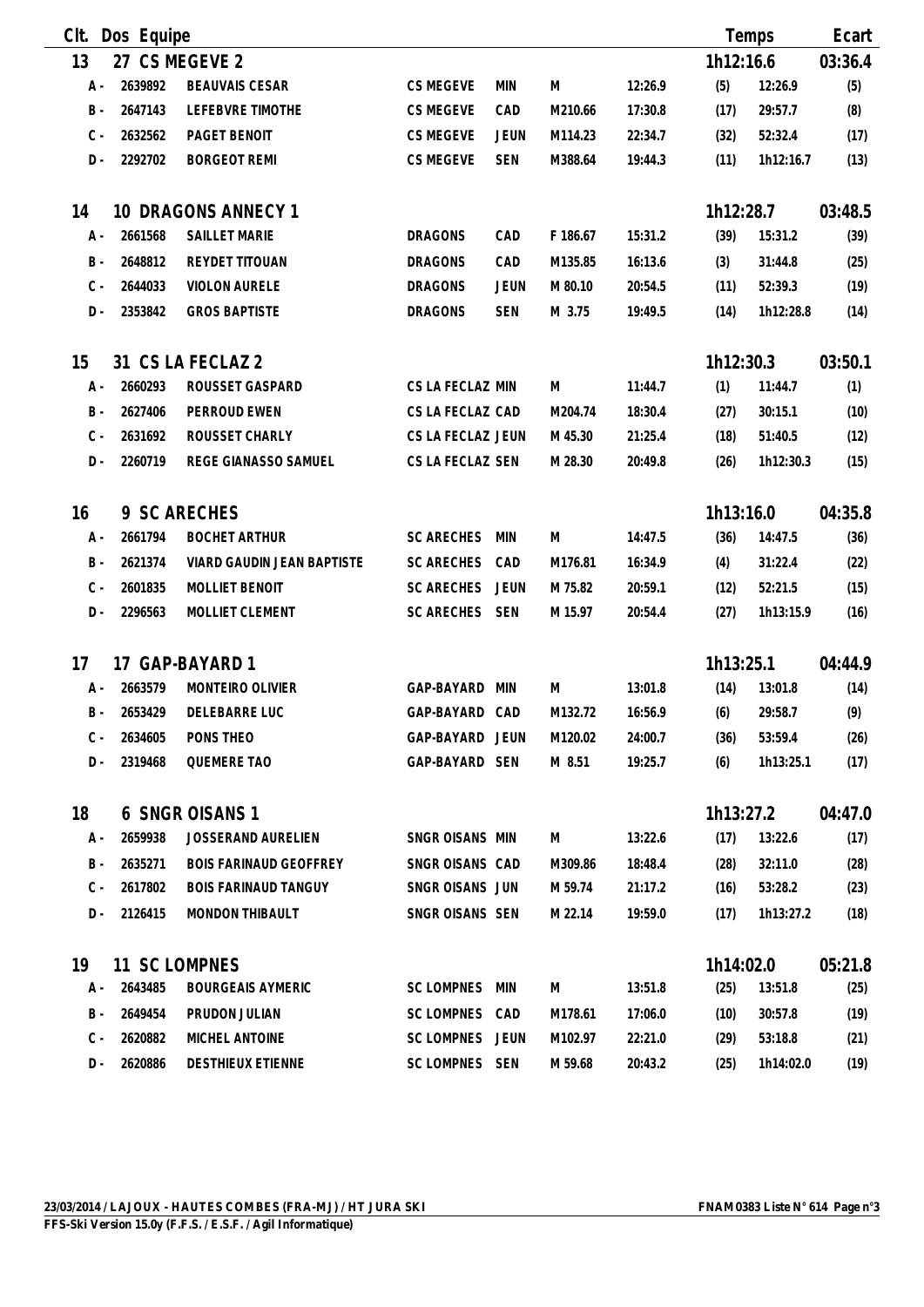| Clt.  | Dos Equipe |                                 |                   |             |          |         |           | Temps     | Ecart   |
|-------|------------|---------------------------------|-------------------|-------------|----------|---------|-----------|-----------|---------|
| 20    |            | 16 LA BRESSAUDE 1               |                   |             |          |         | 1h14:05.3 |           | 05:25.1 |
| $A -$ | 2661491    | DORIDANT ADRIEN                 | LA                | <b>MIN</b>  | M        | 14:09.5 | (28)      | 14:09.5   | (28)    |
| $B -$ | 2638587    | <b>CLAUDEL DELPHINE</b>         | LA                | <b>JEUN</b> | F 16.65  | 18:28.5 | (26)      | 32:38.0   | (29)    |
| $C -$ | 2629667    | ROUSSEL BASTIEN                 | LA                | <b>JEUN</b> | M 78.23  | 22:07.0 | (28)      | 54:45.0   | (29)    |
| $D -$ | 2266295    | MOUGEL ADRIEN                   | LA                | <b>SEN</b>  | M 4.87   | 19:20.2 | (4)       | 1h14:05.2 | (20)    |
| 21    |            | 21 SC PEISEY VALLANDRY          |                   |             |          |         | 1h14:05.8 |           | 05:25.6 |
| A -   | 2644377    | CHENAL CLEMENCE                 | SC PEISEY VA CAD  |             | F 107.32 | 13:03.0 | (16)      | 13:03.0   | (16)    |
| $B -$ | 2640090    | <b>MORIN LUC</b>                | SC PEISEY VA CAD  |             | M166.62  | 17:19.5 | (16)      | 30:22.5   | (11)    |
| $C -$ | 2641841    | <b>MOLLARET SAM</b>             | SC PEISEY VA JEUN |             | M132.76  | 23:10.6 | (35)      | 53:33.1   | (24)    |
| $D -$ | 2613724    | POUYE ALEXANDRE                 | SC PEISEY VA SEN  |             | M 15.95  | 20:32.7 | (23)      | 1h14:05.8 | (21)    |
| 22    |            | 34 CS LA CLUSAZ 2               |                   |             |          |         | 1h14:06.3 |           | 05:26.1 |
| A -   | 2659883    | PERRILLAT BOTTONET MATHIEU      | CS LA CLUSAZ MIN  |             | M        | 13:30.9 | (19)      | 13:30.9   | (19)    |
| $B -$ | 2631516    | <b>SCHELY THEO</b>              | CS LA CLUSAZ CAD  |             | M189.09  | 17:40.6 | (21)      | 31:11.5   | (21)    |
| $C -$ | 2643741    | PERRILLAT BOTTONET MARTIN       | CS LA CLUSAZ JEUN |             | M 66.22  | 20:33.6 | (6)       | 51:45.1   | (13)    |
| $D -$ | 2161847    | <b>FOURNIER LANGLAIS FABIEN</b> | CS LA CLUSAZ SEN  |             | M 81.43  | 22:21.1 | (34)      | 1h14:06.2 | (22)    |
| 23    |            | 23 MONTGENEVRE V.CLAREE         |                   |             |          |         | 1h14:32.0 |           | 05:51.8 |
| A -   | 2664087    | MERLHIOT MANOLO                 | MTGVE V.CLAR MIN  |             | M        | 13:43.0 | (23)      | 13:43.0   | (23)    |
| $B -$ | 2658755    | <b>MANIN TOM</b>                | MTGVE V.CLAR CAD  |             | M201.16  | 18:04.3 | (23)      | 31:47.3   | (26)    |
| $C -$ | 2613810    | <b>JOUVE RICHARD</b>            | MTGVE V.CLAR JUN  |             | M 17.02  | 20:36.2 | (7)       | 52:23.5   | (16)    |
| D -   | 2156017    | NICOLAS XAVIER                  | MTGVE V.CLAR SEN  |             | M202.67  | 22:08.4 | (33)      | 1h14:31.9 | (23)    |
| 24    |            | 18 GERARDMER SN 1               |                   |             |          |         | 1h14:37.0 |           | 05:56.8 |
| A -   | 2649102    | DEREXEL JUSTIN                  | GERARDMER         | MIN         | M        | 12:52.1 | (10)      | 12:52.1   | (10)    |
| B -   | 2643563    | <b>CUNIN HUGUENOT MARIUS</b>    | GERARDMER         | CAD         | M260.23  | 17:40.2 | (20)      | 30:32.3   | (15)    |
| C -   | 2649455    | <b>BADONNEL PAUL</b>            | GERARDMER JEUN    |             | M119.57  | 24:09.3 | (37)      | 54:41.6   | (28)    |
| D -   | 2624437    | BACKSCHEIDER ADRIEN             | GERARDMER SEN     |             | M 5.05   | 19:55.4 | (16)      | 1h14:37.0 | (24)    |
| 25    |            | 20 PRAZ LYS-SOMMAND 1           |                   |             |          |         | 1h15:13.2 |           | 06:33.0 |
| A -   | 2640679    | <b>ABEL VALENTIN</b>            | PRAZ LYS-SOM MIN  |             | M        | 12:54.7 | (12)      | 12:54.7   | (12)    |
| B -   | 2649729    | <b>MAURE MATHIEU</b>            | PRAZ LYS-SOM CAD  |             | M246.72  | 18:05.9 | (24)      | 31:00.6   | (20)    |
| $C -$ | 2634883    | MAURE NICOLAS                   | PRAZ LYS-SOM JUN  |             | M 67.55  | 21:39.8 | (24)      | 52:40.4   | (20)    |
| $D -$ | 930693     | <b>FORT THOMAS</b>              | PRAZ LYS-SOM SEN  |             | M100.82  | 22:32.8 | (36)      | 1h15:13.2 | (25)    |
| 26    |            | 35 US AUTRANNAISE 2             |                   |             |          |         | 1h15:30.4 |           | 06:50.2 |
| A -   | 2657958    | PALMIERI LEONARDO               | US AUTRANNAIMIN   |             | M        | 14:14.8 | (29)      | 14:14.8   | (29)    |
| B -   | 2640411    | <b>DESCAMPS ULYSSE</b>          | US AUTRANNAICAD   |             | M192.89  | 17:12.3 | (14)      | 31:27.1   | (24)    |
| $C -$ | 2639081    | CHABERT ADRIEN                  | US AUTRANNAIJEUN  |             | M144.28  | 21:55.8 | (26)      | 53:22.9   | (22)    |
| D -   | 520575     | <b>BULLE OLIVIER</b>            | US AUTRANNAISEN   |             | M277.83  | 22:07.4 | (32)      | 1h15:30.3 | (26)    |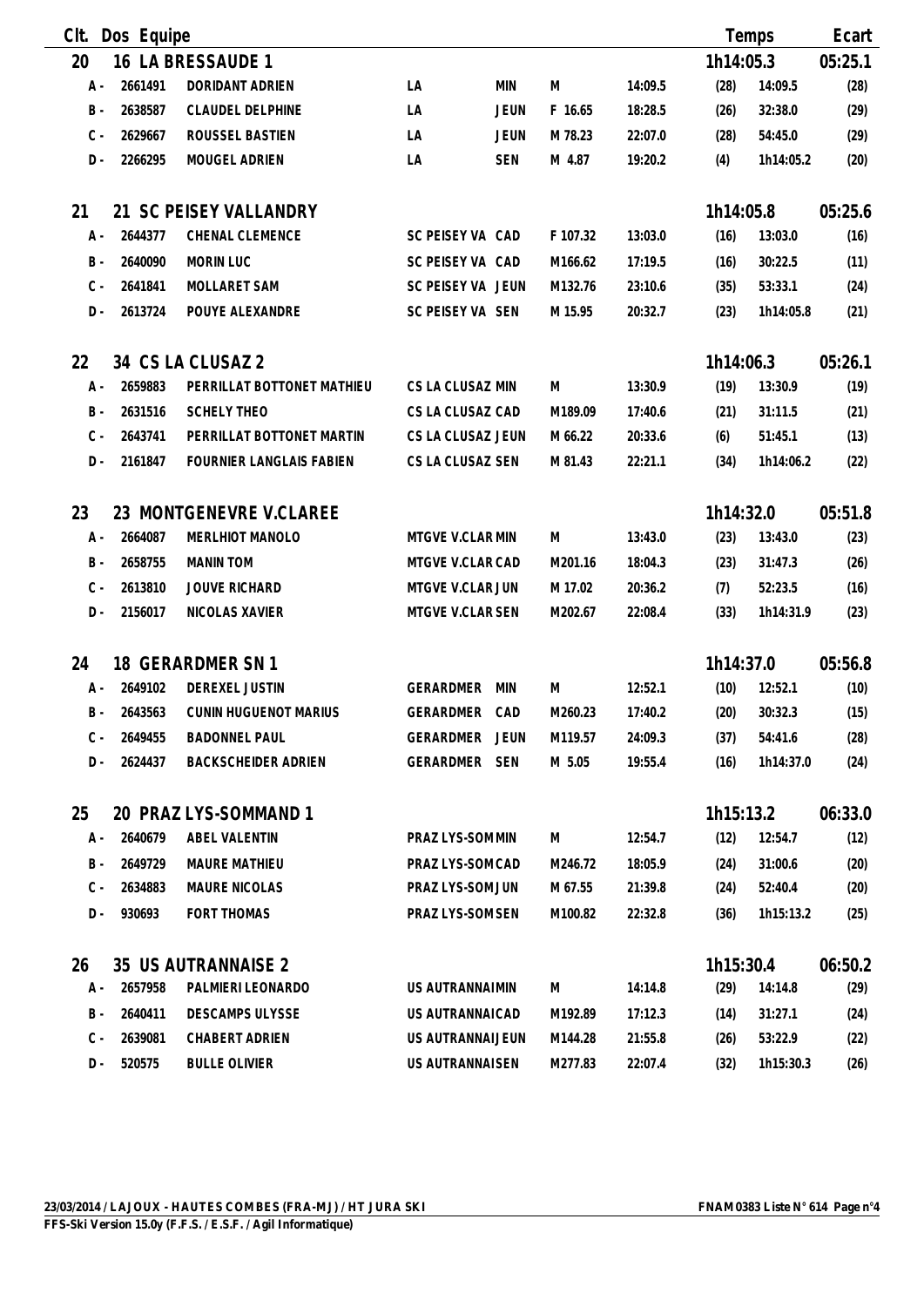| Clt.  | Dos Equipe  |                          |                          |            |          |         |           | Temps     | Ecart   |
|-------|-------------|--------------------------|--------------------------|------------|----------|---------|-----------|-----------|---------|
| 27    | $7^{\circ}$ | <b>BOIS D'AMONT</b>      |                          |            |          |         | 1h15:39.2 |           | 06:59.0 |
| A -   | 2673083     | <b>TOURNIER MATHIS</b>   | <b>BOIS D'AMONT MIN</b>  |            | M        | 13:29.9 | (18)      | 13:29.9   | (18)    |
| $B -$ | 2660811     | <b>TOURNIER TOD</b>      | <b>BOIS D'AMONT CAD</b>  |            | M414.13  | 19:44.5 | (37)      | 33:14.4   | (30)    |
| $C -$ | 2649030     | <b>FRACHET VALENTIN</b>  | <b>BOIS D'AMONT JEUN</b> |            | M131.90  | 22:44.2 | (34)      | 55:58.6   | (35)    |
| $D -$ | 740048      | <b>VANDEL ROMAIN</b>     | <b>BOIS D'AMONT SEN</b>  |            | M 4.87   | 19:40.6 | (9)       | 1h15:39.2 | (27)    |
| 28    |             | 15 US AUTRANNAISE 1      |                          |            |          |         | 1h15:40.7 |           | 07:00.5 |
| A -   | 2642590     | <b>GLASER ADRIEN</b>     | US AUTRANNAIMIN          |            | M        | 14:17.7 | (30)      | 14:17.7   | (30)    |
| $B -$ | 2639053     | <b>GOUY YANN</b>         | US AUTRANNAICAD          |            | M160.23  | 17:08.4 | (11)      | 31:26.1   | (23)    |
| $C -$ | 2654783     | PERRUCHE SIMON           | US AUTRANNAIJEUN         |            | M148.90  | 22:27.3 | (30)      | 53:53.4   | (25)    |
| $D -$ | 2258034     | RIBEYRE CHARLES          | US AUTRANNAISEN          |            | M 57.94  | 21:47.3 | (31)      | 1h15:40.7 | (28)    |
| 29    |             | 24 AS VERRIERES          |                          |            |          |         | 1h15:49.4 |           | 07:09.2 |
| A -   | 2665259     | JARMUZYNSKI THEO         | AS VERRIERES MIN         |            | M        | 12:56.8 | (13)      | 12:56.8   | (13)    |
| $B -$ | 2649579     | LOUVRIER EMILIEN         | AS VERRIERES CAD         |            | M360.86  | 18:52.6 | (30)      | 31:49.4   | (27)    |
| $C -$ | 2643747     | COTE COLISSON THOMAS     | AS VERRIERES JEUN        |            | M 48.65  | 20:44.8 | (9)       | 52:34.2   | (18)    |
| $D -$ | 2292674     | <b>CHANAL IVAN</b>       | AS VERRIERES SEN         |            | M 84.79  | 23:15.3 | (39)      | 1h15:49.5 | (29)    |
| 30    |             | 30 SNGR OISANS 2         |                          |            |          |         | 1h15:56.7 |           | 07:16.5 |
| A -   | 2659962     | <b>LEBAR HUGO</b>        | SNGR OISANS MIN          |            | M        | 13:35.2 | (21)      | 13:35.2   | (21)    |
| $B -$ | 2663061     | <b>EXCOFFIER CLEMENT</b> | SNGR OISANS CAD          |            | M564.44  | 20:13.3 | (39)      | 33:48.5   | (33)    |
| $C -$ | 2637649     | JOSSERAND ALEXANDRE      | SNGR OISANS JEUN         |            | M111.61  | 21:59.6 | (27)      | 55:48.1   | (32)    |
| $D -$ | 2620869     | MATHIEU VINCENT          | SNGR OISANS SEN          |            | M108.47  | 20:08.5 | (18)      | 1h15:56.6 | (30)    |
| 31    |             | 5 SNB CHAMROUSSE 1       |                          |            |          |         | 1h15:57.4 |           | 07:17.2 |
| A -   | 2650090     | PAULY ELOISE             | <b>SNB</b>               | CAD        | F 139.19 | 14:58.8 | (38)      | 14:58.8   | (38)    |
| $B -$ | 2637417     | ROYER JEREMY             | <b>SNB</b>               | CAD        | M159.16  | 18:54.5 | (31)      | 33:53.3   | (35)    |
| C -   | 2640118     | SALACROUP REMI           | <b>SNB</b>               | JEUN       | M 99.10  | 21:36.6 | (23)      | 55:29.9   | (31)    |
| D -   | 130013      | PERRIER NICOLAS          | SNB                      | <b>SEN</b> | M 26.62  | 20:27.6 | (22)      | 1h15:57.5 | (31)    |
| 32    |             | 29 SNB CHAMROUSSE 2      |                          |            |          |         | 1h15:59.6 |           | 07:19.4 |
| А -   | 2660683     | <b>GENNARO MATHIS</b>    | <b>SNB</b>               | MIN        | M        | 14:38.6 | (35)      | 14:38.6   | (35)    |
| B -   | 2649600     | <b>MEUNIER THOMAS</b>    | <b>SNB</b>               | CAD        | M161.84  | 18:51.8 | (29)      | 33:30.4   | (32)    |
| $C -$ | 2627140     | ROYER GABRIEL            | <b>SNB</b>               | JUN        | M 45.88  | 21:47.3 | (25)      | 55:17.7   | (30)    |
| D-    | 2627137     | PICARD DAVID             | <b>SNB</b>               | <b>SEN</b> | M 28.76  | 20:41.8 | (24)      | 1h15:59.5 | (32)    |
| 33    |             | 33 SA MEAUDRAIS 2        |                          |            |          |         | 1h16:40.4 |           | 08:00.2 |
| A -   | 2664873     | <b>BUISSON LOAN</b>      | SA MEAUDRAISMIN          |            | M        | 14:57.7 | (37)      | 14:57.7   | (37)    |
| B -   | 2626424     | MIGNEREY LEO             | SA MEAUDRAISCAD          |            | M116.61  | 15:53.4 | (1)       | 30:51.1   | (17)    |
| $C -$ | 2627462     | LOCATELLI ALEXIS         | SA MEAUDRAISJEUN         |            | M240.95  | 25:40.4 | (40)      | 56:31.5   | (37)    |
| D -   | 502344      | <b>GAILLARD LILIAN</b>   | SA MEAUDRAISSEN          |            | M 41.86  | 20:08.9 | (19)      | 1h16:40.4 | (33)    |

 $\overline{\phantom{0}}$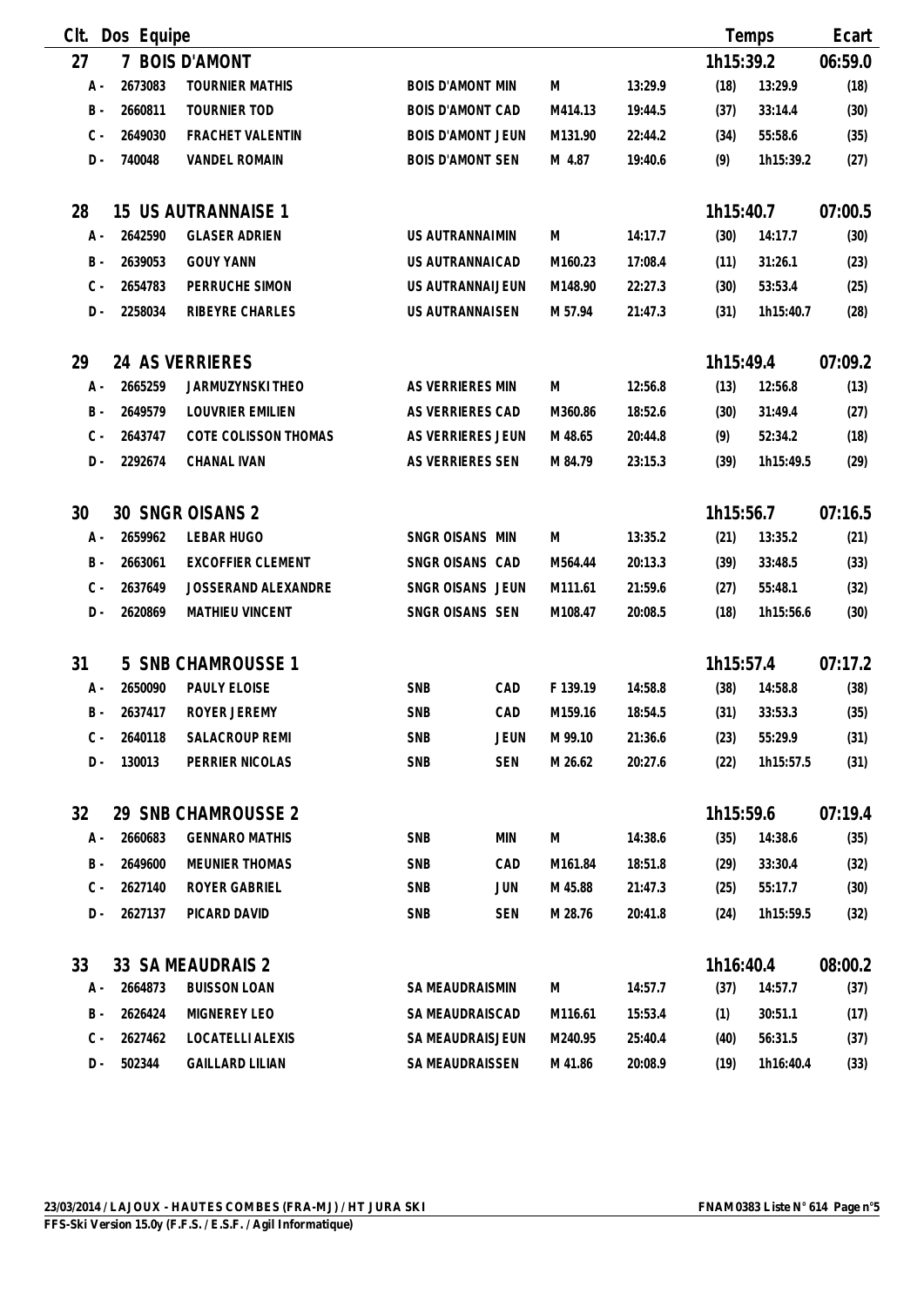| Clt.  | Dos Equipe |                           |                         |             |          |         |           | Temps     | Ecart   |
|-------|------------|---------------------------|-------------------------|-------------|----------|---------|-----------|-----------|---------|
| 34    |            | <b>19 SERRE CHEVALIER</b> |                         |             |          |         | 1h17:01.0 |           | 08:20.8 |
| A -   | 2643395    | SALVAGGIO ALICE           | <b>SERRE</b>            | <b>MIN</b>  | F        | 14:22.1 | (33)      | 14:22.1   | (33)    |
| $B -$ | 2649232    | <b>GILBERT CORA</b>       | <b>SERRE</b>            | CAD         | F 143.69 | 20:10.4 | (38)      | 34:32.5   | (37)    |
| $C -$ | 2641249    | BOUSCARRA GAUBERT MATIS   | <b>SERRE</b>            | <b>JEUN</b> | M 60.63  | 21:26.6 | (19)      | 55:59.1   | (36)    |
| $D -$ | 2602033    | <b>MASSET THIBAULT</b>    | <b>SERRE</b>            | <b>SEN</b>  | M 38.51  | 21:01.9 | (28)      | 1h17:01.0 | (34)    |
|       |            |                           |                         |             |          |         |           |           |         |
| 35    |            | 36 LA BRESSAUDE 2         |                         |             |          |         | 1h17:01.4 |           | 08:21.2 |
| A -   | 2659985    | SAVART STEVENSON          | LA                      | MIN         | M        | 13:54.3 | (26)      | 13:54.3   | (26)    |
| $B -$ | 2651765    | CHANTEREAU PAUL           | LA                      | CAD         | M235.11  | 19:25.9 | (34)      | 33:20.2   | (31)    |
| $C -$ | 2634001    | PERRY ANTOINE             | LA                      | <b>JEUN</b> | M 92.61  | 22:28.7 | (31)      | 55:48.9   | (33)    |
| D-    | 1430180    | MOUGEL VINCENT            | LA                      | <b>SEN</b>  | M 27.37  | 21:12.4 | (29)      | 1h17:01.3 | (35)    |
| 36    |            | 40 SC RANSPACH 2          |                         |             |          |         | 1h17:18.9 |           | 08:38.7 |
| А -   | 2670683    | <b>HESS JULIEN</b>        | <b>SC RANSPACH MIN</b>  |             | M        | 14:20.6 | (32)      | 14:20.6   | (32)    |
| $B -$ | 2660052    | <b>BOUTOT FLORIAN</b>     | <b>SC RANSPACH CAD</b>  |             | M        | 19:30.6 | (36)      | 33:51.2   | (34)    |
| $C -$ | 2644054    | <b>EPP GAEL</b>           | <b>SC RANSPACH JEUN</b> |             | M 37.24  | 20:49.6 | (10)      | 54:40.8   | (27)    |
| D-    | 1420398    | <b>ISENMANN SEBASTIEN</b> | <b>SC RANSPACH SEN</b>  |             | M 22.32  | 22:38.2 | (37)      | 1h17:19.0 | (36)    |
|       |            |                           |                         |             |          |         |           |           |         |
| 37    |            | 41 SNB CHAMROUSSE 3       |                         |             |          |         | 1h19:04.7 |           | 10:24.5 |
| A -   | 2660064    | <b>BESSIERE THEO</b>      | <b>SNB</b>              | <b>MIN</b>  | M        | 14:24.3 | (34)      | 14:24.3   | (34)    |
| $B -$ | 2654640    | PERUCCIO LOIC             | <b>SNB</b>              | CAD         | M        | 19:30.4 | (35)      | 33:54.7   | (36)    |
| $C -$ | 2630786    | COLASUONNO HUGO           | <b>SNB</b>              | <b>JEUN</b> | M 99.36  | 22:41.4 | (33)      | 56:36.1   | (38)    |
| $D -$ | 2666179    | <b>ALAMOME SIMON</b>      | SNB                     | <b>SEN</b>  | M141.83  | 22:28.6 | (35)      | 1h19:04.7 | (37)    |
| 38    |            | 39 PRAZ LYS-SOMMAND 2     |                         |             |          |         | 1h19:13.9 |           | 10:33.7 |
| A -   | 2664245    | TRINQUIER NOE             | PRAZ LYS-SOM MIN        |             | M        | 14:02.5 | (27)      | 14:02.5   | (27)    |
| B -   | 2649726    | <b>HOULIER LEON</b>       | PRAZ LYS-SOM CAD        |             | M        | 20:41.6 | (41)      | 34:44.1   | (38)    |
| C -   | 2643435    | PEGUET REVUZ ROMAIN       | PRAZ LYS-SOM JEUN       |             | M 95.13  | 21:13.9 | (15)      | 55:58.0   | (34)    |
| D -   | 995620     | <b>FRAMERY VINCENT</b>    | PRAZ LYS-SOM SEN        |             | M209.91  | 23:16.0 | (40)      | 1h19:14.0 | (38)    |
| 39    |            | 38 GERARDMER SN 2         |                         |             |          |         | 1h22:19.0 |           | 13:38.8 |
| A -   | 2654441    | <b>BOUSSARD MAELENN</b>   | GERARDMER MIN           |             | F.       | 16:13.4 | (40)      | 16:13.4   | (40)    |
| B -   | 2637826    | <b>NOEL JULES</b>         | GERARDMER CAD           |             | M298.41  | 19:23.5 | (33)      | 35:36.9   | (41)    |
| $C -$ | 2632830    | DURAND LUCAS              | GERARDMER JEUN          |             | M166.05  | 24:59.3 | (38)      | 1h00:36.2 | (40)    |
| $D -$ | 2357530    | <b>CLAUDON ROMAIN</b>     | GERARDMER SEN           |             | M 16.00  | 21:42.7 | (30)      | 1h22:18.9 | (39)    |
|       |            |                           |                         |             |          |         |           |           |         |
| 40    |            | 37 GAP-BAYARD 2           |                         |             |          |         | 1h22:44.2 |           | 14:04.0 |
| A -   | 2664536    | <b>GERIN JEAN DAVID</b>   | GAP-BAYARD              | MIN         | M        | 14:20.3 | (31)      | 14:20.3   | (31)    |
| B -   | 2656146    | CHAIX ANTHONY             | GAP-BAYARD CAD          |             | M        | 20:27.3 | (40)      | 34:47.6   | (39)    |
| $C -$ | 2634609    | CHABOT FLORIAN            | GAP-BAYARD JEUN         |             | M209.82  | 25:06.7 | (39)      | 59:54.3   | (39)    |
| D -   | 193441     | GILBERT JEANSELME NICOLAS | GAP-BAYARD SEN          |             | M155.68  | 22:49.9 | (38)      | 1h22:44.2 | (40)    |